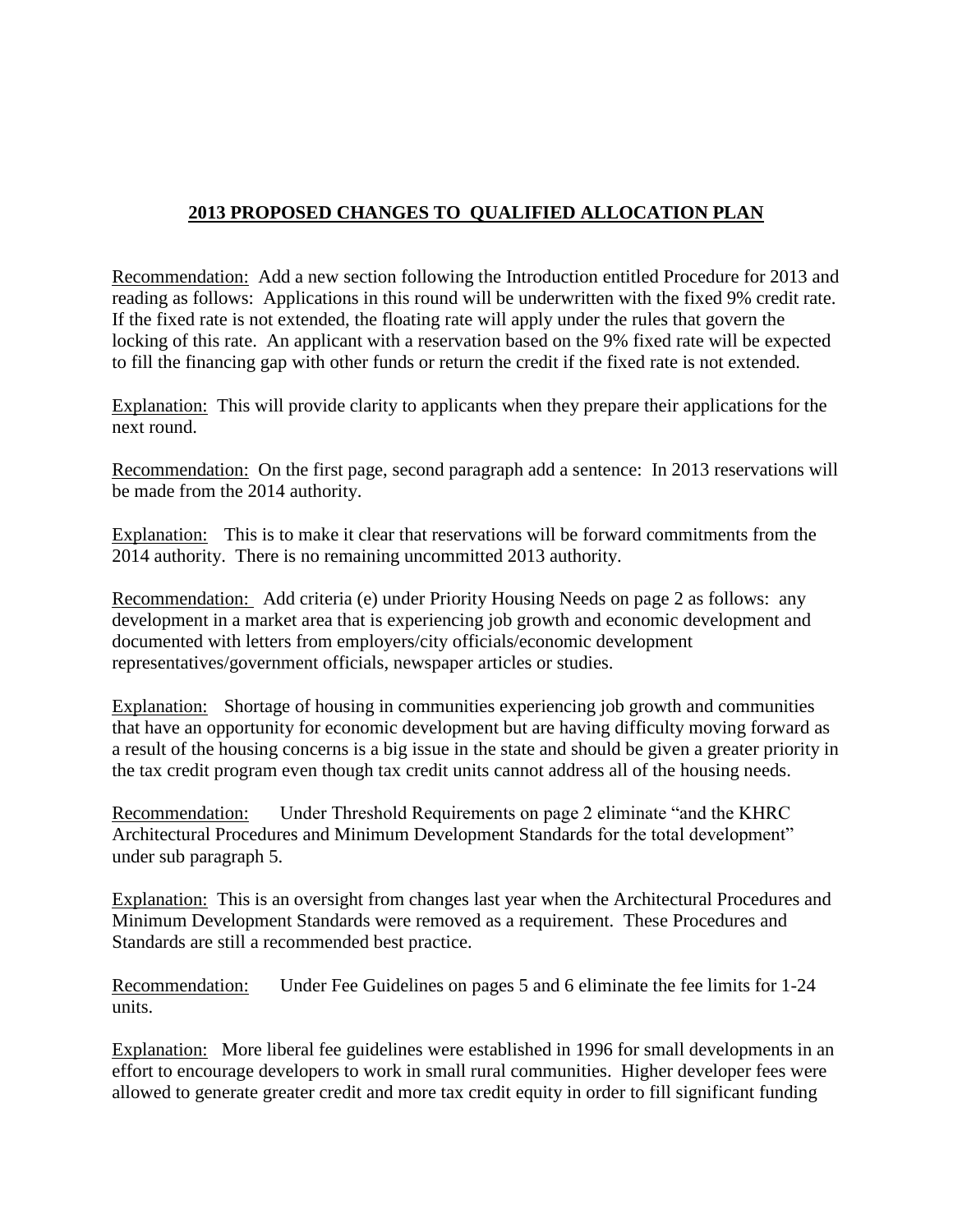gaps. It was also expected that significant developer fee would be deferred and become a source of funding because the gaps were so large. Since 1996 there has much development in rural areas but concerns and problems associated with deferred fees and the more recent 9%fixed credit rate along with the discretionary ability to allow for a 30% boost of basis has generally reduced or entirely eliminated the deferred fees. At the same time development costs have skyrocketed causing widespread concern about the public perception of the tax credit program. Kansas is one of only a couple of states that allow for such generous fees on small developments. Eliminating these higher fees is a step towards greater control over developer fees and development costs.

Recommendation: Under Evaluation Process on page 9 in the second paragraph after the long first sentence add "This includes comparing total cost per unit and total cost per square foot with data taken from similar applications in terms of type, size and targeting in the current round and for the last three years. Applications that exceed these averages will be given less consideration regardless of their overall ranking under the Development Selection Criteria."

Explanation: Development costs are dramatically increasing even though the overall economy is sluggish. The various states, industry participants and advocates are concerned about the public perception of these ever increasing costs and believe that it is crucial to control costs at a time when tax reform is imminent and the overall program is potentially on the chopping block. KHRC has compiled average costs over the past several years from submitted applications, approved developments and final cost certifications. It is believed that more emphasis should be placed on limiting overall costs at the discretion of KHRC taking into consideration developer history, long term condition and viability of properties constructed by specific developers, and overall developer performance.

Recommendation: Under Selection Criteria on page 10 at the bottom of the paragraph add the following, "The point system and ranking of applications are key indicators of proposed developments and not a sole determinant for approving applications."

Explanation: This language is added to provide more authority for KHRC to use its discretion in identifying and selecting the best applications for funding. While the selection criteria identifies the desired characteristics for housing developments they do not always identify the best applications that meet the needs of the state.

Recommendation: Under the Selection Criteria under Development Characteristics on page 12, subparagraph 5 at the end of the sentence add "or developments that are eligible for a real estate tax exemption based on state statute or local ordinance.

Explanation: This is intended to establish a level of fairness for developments that are not located in revitalization or historic areas but are eligible to receive a tax exemption, such as properties designed to serve people with disabilities.